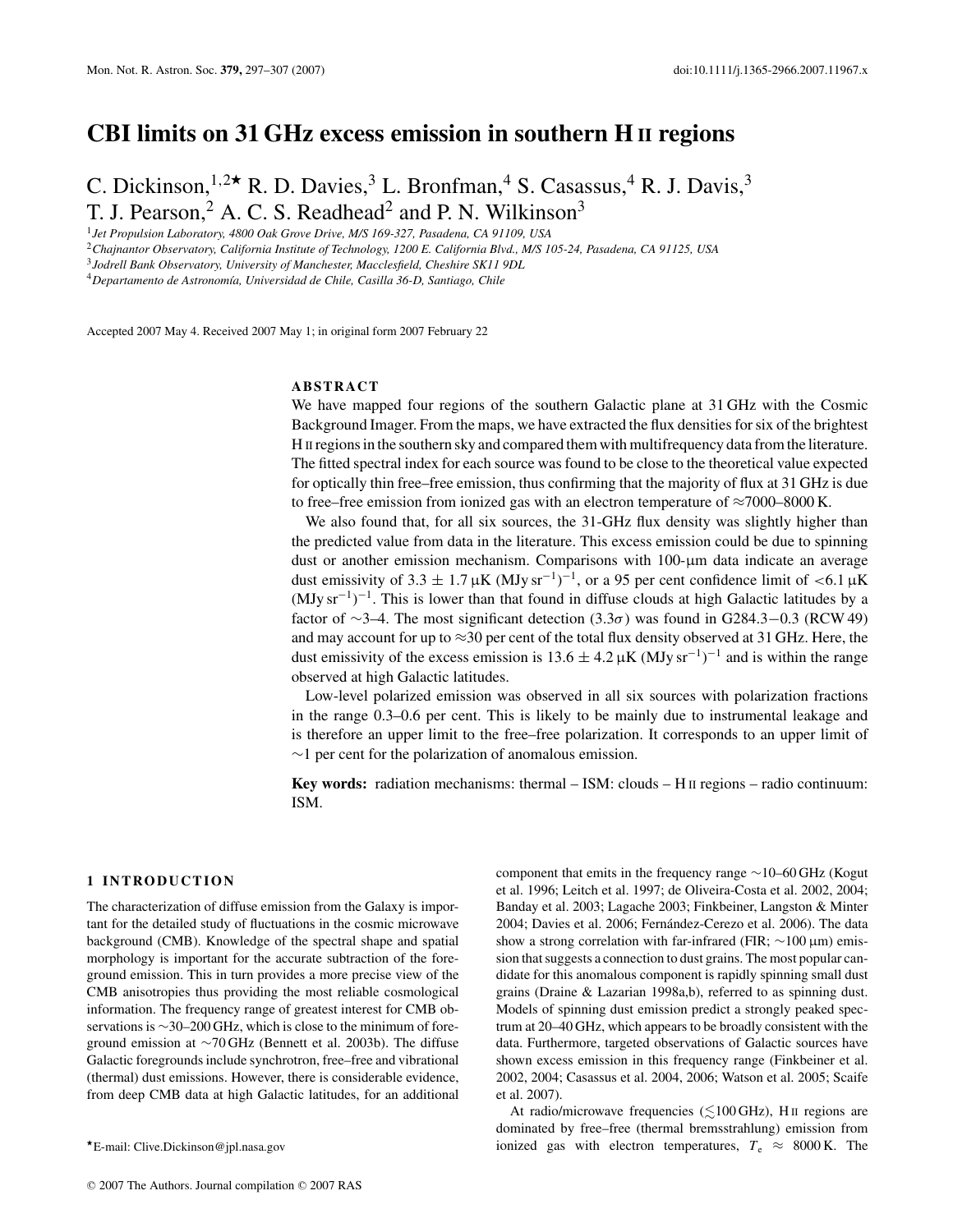**Table 1.** Summary of CBI observations.

| Object/<br>region                 | Centre RA<br>(J2000)             | Centre Dec.<br>(J2000) | Integration <sup><i>a</i></sup> (h)/<br>noise level $(Jy)$ | <b>Notes</b>                                                                                                                   |
|-----------------------------------|----------------------------------|------------------------|------------------------------------------------------------|--------------------------------------------------------------------------------------------------------------------------------|
| $G267.9 - 1.1$<br>(RCW 38)        | $08^{\rm h}58^{\rm m}55^{\rm s}$ | $-47^{\circ}30'58''$   | 1.25/0.17                                                  | Contains $G267.9-1.1$ (RCW 38) and fainter extended components<br>to the north $(G267.8-0.9)$ and to the east $(G268.1-1.0)$ . |
| $G284.3 - 0.3$<br>(RCW49)         | $10^{h}24^{m}20^{s}$             | $-57^{\circ}44'57''$   | 0.43/0.14                                                  | Low level extension to the east.                                                                                               |
| $G287.4 - 0.6$<br>(Carina nebula) | $10^{\rm h}43^{\rm m}52^{\rm s}$ | $-59^{\circ}34'33''$   | 2.28/0.15                                                  | Carina nebula (RCW 53, NGC 3372) covers a region $\sim$ 2 $\times$ 2 deg <sup>2</sup> .<br>Two bright spots: Car-I and Car-II. |
| $G291.6 - 0.5$<br>(RCW 57)        | $11^{\rm h}15^{\rm m}00^{\rm s}$ | $-61^{\circ}16'00''$   | 1.15/0.18                                                  | Two distinct H <sub>II</sub> regions, $G291.6-0.5$ (NGC 3603) and<br>G291.3-0.7 (NGC 3576, RCW 57)                             |

*<sup>a</sup>*Integration times take into account data lost due to bad weather and data editing.

spectrum of free–free radiation is well understood; in the optically thin regime  $(2)$  GHz), it has a well-defined flux density spectral index<sup>1</sup>  $\alpha \approx -0.1$  that does not vary greatly with frequency or  $T_e$ (Dickinson, Davies & Davis 2003). However, emission from spinning dust could be inherent since ion collisions with grains are expected to be the largest contributory factor in maintaining large rotational velocities required to produce significant rotational dust emission (Draine & Lazarian 1998b). Indeed, several detections are associated with H II regions (Watson et al. 2005) or planetary nebulae (PNe; Casassus et al. 2004, 2007). One previous tentative detection of spinning dust from the H II region LPH 96[201.663+1.643], which appeared to show a rising spectrum from 5 to 10 GHz, suggestive of spinning dust (Finkbeiner et al. 2002; Finkbeiner 2004), was shown to be a spurious result with only little room for spinning dust (Dickinson et al. 2006; Scaife et al. 2007).

In this paper, we have imaged several southern H II regions with the Cosmic Background Imager (CBI) to look for excess emission at 31 GHz, which could be attributed to spinning dust. These are among the brightest H II regions in the sky and are known to be dominated by free–free emission at radio frequencies up to ∼100 GHz. Furthermore, they contain copious amounts of dust within the same volume, as traced by correlated FIR ( $\sim$ 100 μm) emission. Using data from the literature, we model the spectrum of free–free radiation and compare the CBI data to measure or place limits on possible excess emission at 31 GHz. We also use CBI polarization data to measure and place upper limits on the polarization of free–free emission.

# **2 DATA**

### **2.1 The CBI interferometer**

The CBI is a 13-element interferometer, located on the high altitude site (5080-m elevation) of Chajnantor Observatory, Chile. The 0.9-m diameter Cassegrain antennas are comounted on a 6-m platform which tracks the sky on an Alt–Az mount but at a constant parallactic angle through rotation of the 'deck' platform. This gives a static *u*, v coverage for a given configuration and given 'deck' angle. Using the best low-noise amplifiers provide a typical system temperature  $T_{sys} \sim 30 \text{ K}$  in a 10-GHz band centred at 31 GHz. The bandwidth is split into 10 separate 1-GHz-wide bands from 26 to 36 GHz which can be used to provide spectral information. Each

antenna can measure a single left (L) or right (R) circular polarization mode, therefore, allowing observations in total intensity (LL or RR) or polarization (LR or RL). Rotation of the deck allows the 'filling' of the *u*, v plane to improve beam quality in Stokes *I* (total intensity) and combinations of LR or RL thus allowing mapping of Stokes *Q* and *U*. We use the CBI in a compact configuration that gives optimal sensitivity to extended objects and many redundant baselines. Baseline lengths range from 1 to 4 m, which correspond to angular scales ∼6 to ∼24 arcmin and a primary beam full width at half-maximum (FWHM) of 45.2 arcmin at 31 GHz.

## **2.2 Observations**

Observations of several of the brightest southern H II regions were made with the CBI in a compact configuration during the period 2005 April–July. Here we present data for four regions: G267.9−1.1 (RCW 38), G284.3−0.3 (RCW 49), G287.4−0.6 (Carina nebula) and G291.6−0.5/G291.3−0.7 (RCW 57). These were chosen for their brightness, well-studied radio spectra and strong FIR emission that is aligned with the radio emission. Each region was observed for ∼2–3 h, at a range of deck angles to improve *u*, v coverage. Only short observations were required since the images are limited by dynamic range due to beam deconvolution residuals and calibration errors, that will dominate over the thermal noise for the brightest sources. Longer integrations would not significantly improve the signal-to-noise ratio, except for allowing more deck rotations. A summary of the observations is given in Table 1. The noise level was estimated from areas of the map well outside the primary beam.

#### **2.3 Data reduction**

The data were reduced and calibrated using in-house software, CBI-CAL, originally written for CMB data analysis (see Readhead et al. 2004a,b, and references therein for more details). The majority of data editing and flagging was done automatically, such as removing bad antennas, baselines or channels that were noisy or not working properly.

Flux calibration was achieved by observations of bright calibrator sources (primarily Jupiter) tied to the temperature of Jupiter of  $T_J = 147.3 \pm 1.8 \text{ K}$  at 32 GHz (Readhead et al. 2004a). This, in principle, gives an accuracy of 1.3 per cent. We note that short-term gain variations and elevation corrections have not been applied due to instabilities of the noise calibration diodes in the CBI system. Checks on the data, by comparing flux densities on different nights, showed these to be below the 1 per cent level.

Ground spillover is a source of relatively strong contamination at the level of ∼0.5 Jy on the shortest baselines of the CBI. Because of

<sup>&</sup>lt;sup>1</sup> Throughout the paper, the flux density spectral index,  $\alpha$ , is defined as  $S \propto v^{\alpha}$ .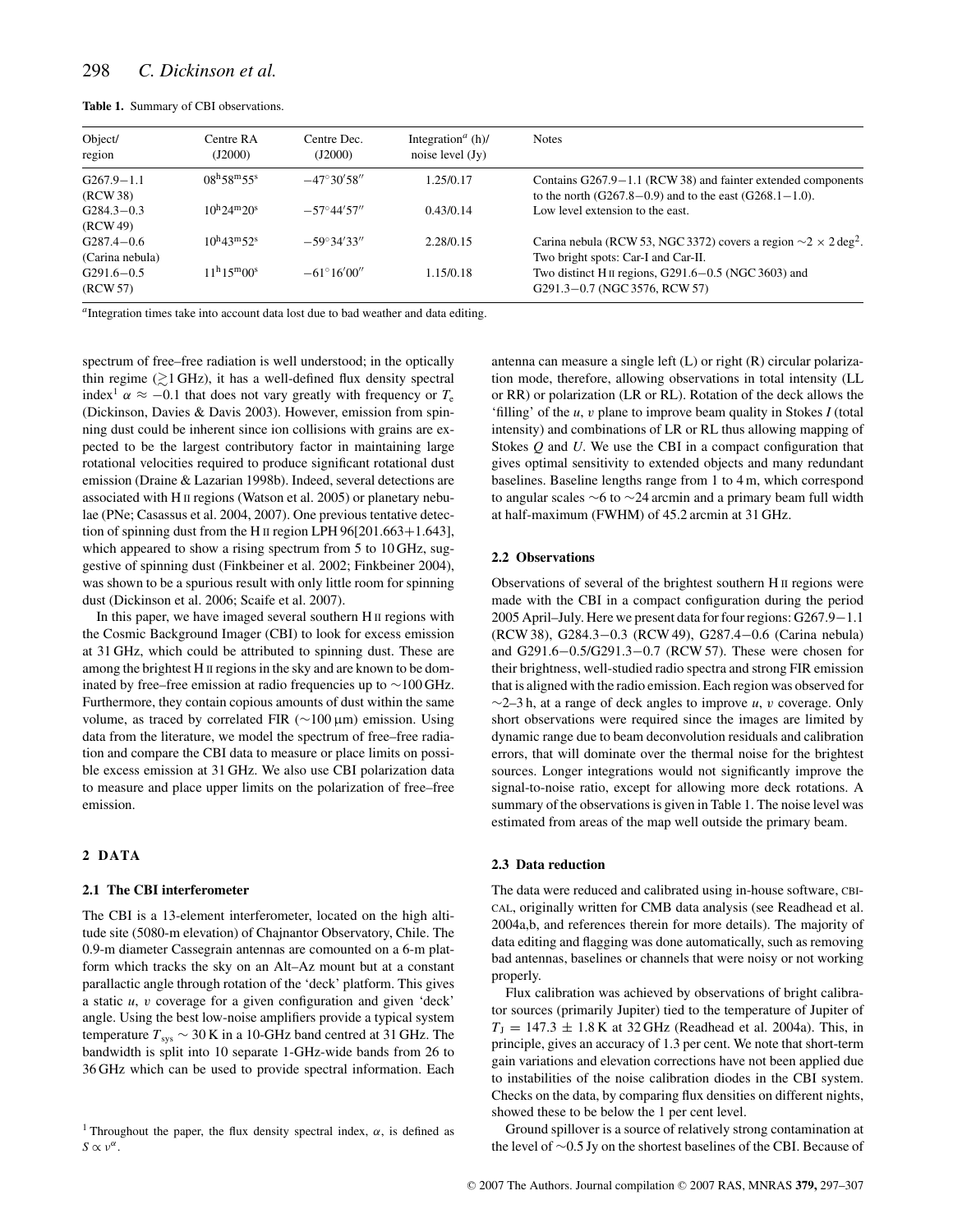| Source          | Fitted<br>$S^{31}_i$ (Jy) | <b>FWHM</b><br>(arcmin) | Spectral index $\alpha$<br>$(S \propto v^{\alpha})$ | Predicted<br>$S^{31}_i$ (Jy) | 31 GHz excess<br>(Jy) | Excess $100$ - $\mu$ m emissivity<br>[ $\mu$ K (MJy sr <sup>-1</sup> ) <sup>-1</sup> ] |
|-----------------|---------------------------|-------------------------|-----------------------------------------------------|------------------------------|-----------------------|----------------------------------------------------------------------------------------|
| $G267.9 - 1.1$  | $140.3 \pm 5.1$           | $2.6 \times 2.2$        | $-0.115 \pm 0.023$                                  | $140.2 \pm 5.1$              | < 14.2                | ${<}9.2$                                                                               |
|                 |                           |                         | $-0.12$                                             | $140.3 \pm 5.1$              | 14.2                  | ${<}9.2$                                                                               |
| $G284.3 - 0.3$  | $146.5 \pm 5.2$           | $7.8 \times 5.6$        | $-0.220 + 0.074$                                    | $99.6 \pm 13.4$              | $46.9 \pm 14.4$       | $13.6 \pm 4.2$                                                                         |
|                 |                           |                         | $-0.12$                                             | $117.0 \pm 5.7$              | $29.5 \pm 7.8$        | $8.6 \pm 2.3$                                                                          |
| $Car-I$         | $83.9 \pm 7.6$            | $8.8 \times 6.1$        | $-0.145 \pm 0.038$                                  | $79.8 \pm 8.3$               | < 24.8                | < 6.1                                                                                  |
|                 |                           |                         | $-0.12$                                             | $84.8 \pm 3.8$               | < 16.0                | < 5.7                                                                                  |
| $Car-II$        | $92.1 \pm 8.1$            | $9.4 \times 6.9$        | $-0.101 + 0.048$                                    | $77.5 \pm 11.1$              | < 38.1                | < 15.9                                                                                 |
|                 |                           |                         | $-0.12$                                             | $73.4 \pm 3.7$               | $18.7 \pm 8.9$        | $7.8 \pm 3.7$                                                                          |
| $G291.6 - 0.5$  | $158.7 \pm 5.8$           | $7.1 \times 7.1$        | $-0.071 + 0.078$                                    | $143.2 \pm 19.0$             | < 50.3                | < 15.7                                                                                 |
|                 |                           |                         | $-0.12$                                             | $132.5 \pm 6.6$              | $26.2 \pm 8.8$        | $12.3 \pm 4.3$                                                                         |
| $G291.3 - 0.7a$ | $88.8 \pm 3.3$            | $2.6 \times 2.6$        | $-0.161 + 0.006$                                    | $88.6 \pm 0.3$               | <6.6                  | <6.7                                                                                   |
|                 |                           |                         | $-0.12$                                             | $85.5 \pm 6.1$               | < 15.8                | < 16.1                                                                                 |

**Table 2.** 31 GHz integrated flux densities and derived limits on 31 GHz excess emission. Errors are quoted at the  $1\sigma$  level while upper limits are given at 95 per cent ( $\approx$ 2 $\sigma$ ) c.l. Fits were made for both a floating and fixed spectral index.

*<sup>a</sup>*For G291.3−0.7, the CBI 31-GHz data point was included when the spectral index was fitted for. FWHM is the deconvolved size.

the comounted design, filtering based on varying fringe rates of the astronomical signal (e.g. Watson et al. 2003) cannot be used. For CMB measurements, lead/trail fields or other strategies must be employed for subtraction of ground spillover (e.g. Pearson et al. 2003). Fortunately, for very bright objects  $\left(\geq 10 \text{ Jy}\right)$ , the ground signal is essentially negligible. For the southern Galactic plane (longitudes ∼250–300), lead/trail fields are difficult to observe since the plane is approximately parallel to lines of constant declination, thus we have not performed the ground subtraction technique. We find that the majority of the data is unaffected by such contamination, which would be highly visible on the shortest (1 m) baselines.

# **2.4 Imaging and fitting**

Imaging of the visibility data was carried out using the DIFMAP package employing uniform weights to give optimal resolution since we are mainly limited by dynamic range (typically 500:1 for the CBI) rather than thermal noise. The dirty images were deconvolved using the CLEAN algorithm (Högbom 1974). Primary beam corrections were applied to the CLEAN components directly so that each of the frequency channels was corrected separately with a Gaussian function of FWHM 45.2  $\times$  ( $\nu$ /31 GHz) arcmin, which is a good approximation to the measured CBI primary beam (Pearson et al. 2003).

The incomplete *u*, *v* coverage of interferometric data can potentially leads to loss of flux for sources that are extended relative to the synthesized beam; ∼6 arcmin for these data. The exact amount of flux loss depends on the structure of the source and the *u*, v coverage. To estimate the flux loss for CBI maps presented in this paper, we simulated observations based on 100-μm *IRIS*<sup>2</sup> maps using the same CBI real visibilities to define the *u*, *v* coverage for each region. This is particularly important for complex extended structures. However, we found that the peak and integrated flux densities for the individual sources studied were within 5 per cent of the real values.<sup>3</sup> For example, G267.9−1.1, which is located in a region of extended emission, was reduced by just 3 per cent. On the other hand, the integrated flux density within a 30-arcmin radius was reduced by 58 per cent indicating that the extended emission is more strongly affected. This shows that for sources with angular diameters comparable to the synthesized beam (∼6 arcmin or smaller), the fitted flux densities are not significantly affected by the missing spatial frequencies and are correct to better than a few per cent. We therefore make no flux loss corrections for the relatively compact sources considered here. Such corrections would only increase the CBI 31-GHz flux densities quoted in Table 2.

To estimate a possible 31 GHz excess data at lower frequencies were used to make a power-law fit of the form  $S = S_{31}(v_{\text{GHz}}/31)^{\alpha}$ . We used data that were believed to be reliable and did not include very low frequencies  $(\lesssim 1 \text{ GHz})$  where the free–free emission becomes optically thick and the spectrum no longer obeys a simple power law. The best-fitting power law was then used to estimate the flux density at 31 GHz, which was compared to the observed value from the CBI. Fitted flux densities include an error term due to the fitting procedure. However, we include an additional error of 2 per cent for instabilities in fitting Gaussians when choosing different box sizes. In general, we found the fits to be relatively stable to changes in box size. Experimentation with sensible choices of boxes showed that the integrated flux densities could vary by ∼1–2 per cent. The errors quoted for the CBI fluxes therefore contain three components: an absolute calibration error (1.3 per cent), a variable fitting error and an additional 2 per cent error. This results in a typical CBI flux density error of ≈5 per cent.

# **3 RESULTS**

## **3.1 G267.9**−**1.1 (RCW 38)**

G267.9−1.1 (also known as RCW 38, Kes 5; RA (J2000) =  $08^{\text{h}}58^{\text{m}}55^{\text{s}}$ , Dec. (J2000) =  $-47^{\circ}30'58''$ ) is one of the brightest and most dense H II regions in the southern sky. The CBI 31-GHz primary-beam-corrected map is shown in Fig. 1 as contours overlaid on the *IRAS* 100-μm map. The peak 31-GHz flux density is 124.4 Jy beam−<sup>1</sup> with a uniform-weighted synthesized beam FWHM of 6.0 arcmin. The dominant central component is G267.9−1.1. It has a fainter companion, G267.8−0.9 to the north and also G268.1−1.0 to the east that can be seen as extensions to

<sup>2</sup> Throughout the paper we use the recently reprocessed *IRAS* 100-μm map of Miville-Deschênes & Lagache (2005), '*IRIS*', which retains optimal resolution (4.3 arcmin) while removing the majority of artefacts such as striping. <sup>3</sup> All fits were made using the Astronomical Image Processing Software (AIPS) task JMFIT, which provides integrated flux densities and errors for the fitted parameters.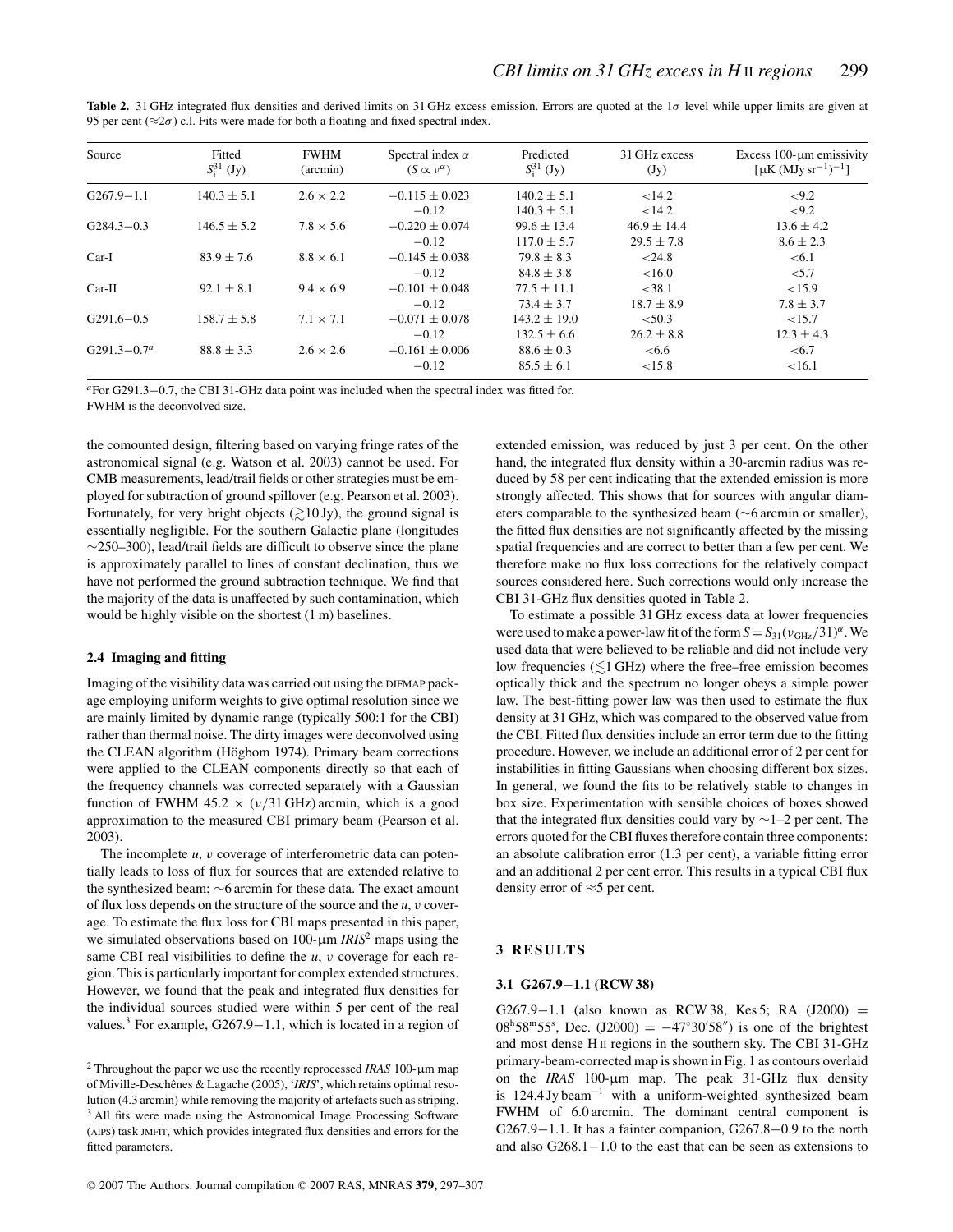

**Figure 1.** Map of the G267.9−1.1 (RCW 38) region. CBI 31-GHz contours are overlaid on a grey-scale image of the *IRAS* 100-μm map, with a squareroot stretch. Contours are at  $-1$  (dashed), 1, 2, 4, 8, 16, 32 and 64 per cent of the peak intensity,  $S_p = 124.4$  Jy beam<sup>-1</sup>. The uniform-weighted beam is  $6.0 \times 6.0$  arcmin<sup>2</sup>.

the much brighter central object.<sup>4</sup> The morphology is very similar to the low-frequency (0.4 and 5 GHz) maps of Shaver & Goss (1970a) and Goss & Shaver (1970).

The *IRAS* 100-μm emission is similar to that seen in the radio (Fig. 1). A compact source  $\approx$ 13 arcmin to the north-west of G267.9−1.1 is visible in the 100-μm image but is not seen in the CBI or other radio maps. It is likely to be the infrared (IR) source IRAS 08563–4711 and appears to be associated with the reflection nebula BRAN 213. A relatively strong 100-μm source is visible ∼30 arcmin to the south-east of the RCW 38 region and is also detected in the CBI map, but is significantly attenuated by the 45-arcmin FWHM primary beam. This is identified as the H II region GAL 268.4−00.9 (IRAS 09002−4732).

Three Gaussian components were found to be a very good fit to the central region of the primary-beam-corrected image. However, previous data in the literature have been simply fitted with a single Gaussian (plus a baseline offset) to each source, so we have tried to replicate this Gaussian fitting procedure to make a fairer comparison. This makes a difference of ∼5–10 per cent in the integrated flux densities due to the overlapping Gaussian contributions of several closely spaced sources. The bright compact component  $(G267.9-1.1)$  contains an integrated flux density,  $S_i^{31} = 140.3 \pm 140.3$ 5.1 Jy with a deconvolved size of FWHM 2.6  $\times$  2.2 arcmin<sup>2</sup>. The northern component (G267.8–0.9) has  $S_i \approx 19$  Jy and is ~10 × 7 arcmin2. A more extended Gaussian accounts for the eastern extension with *S*<sub>i</sub> ≈ 39 Jy and is ~15 × 6 arcmin<sup>2</sup> but this was not included when fitting for G267.9−1.1.

The spectrum of G267.9−1.1 is plotted in Fig. 2. Data from the literature are plotted if they were believed to be reliable in relation to the fitting procedure used to determine the CBI flux densities.





**Figure 2.** Spectrum of G267.9−1.1 (RCW 38). Data points (solid circles) are integrated flux densities taken from the literature (see text). Uncertainties of 10 per cent were assumed when no error was given. The CBI 31-GHz value is plotted as a square symbol. The best-fitting power law (solid line) was fitted to the data over the range 5–150 GHz and extended to higher frequencies (dashed line).

For example, the integrated flux densities from Very Large Array (VLA) data at 1.4 GHz could not be reliably summed due to significant flux losses which would not make a valid comparison. Similarly, the lower resolution *Wilkinson Microwave Anisotropy Probe* (*WMAP*) data (Bennett et al. 2003a) are sensitive to local extended emissions. The data points are at 0.4 and 5 GHz (Shaver & Goss 1970b), 2.7 GHz (Day, Caswell & Cooke 1972), 8.9 GHz (McGee, Newton & Batchelor 1975), 14.7 GHz (McGee & Newton 1981), 90 and  $150 \text{ GHz}^5$  (Coble et al. 2003) and 300 GHz (Cheung et al. 1980). The free–free emission is clearly optically thick at 408 MHz and turnover at ∼1 GHz. Above 5 GHz, the emission appears to be optically thin and is best fitted by a power law over the range 5– 150 GHz (omitting the CBI data point) with flux density spectral index,  $\alpha = -0.115 \pm 0.023$ . This agrees well with the theoretical value of  $\alpha \approx -0.12$  (Dickinson et al. 2003) for  $\nu \sim 30 \text{ GHz}$ and  $T_e \approx 7500 \text{ K}$  (McGee et al. 1975; Caswell & Haynes 1987). From visibility–visibility correlations with the Parkes 6-cm map (Haynes, Caswell & Simons 1978), we found a consistent value of  $\alpha = -0.06 \pm 0.10$ . Within the CBI band (26–36 GHz), the bestfitting index was  $\alpha = -0.15 \pm 0.09$ , where the error was estimated assuming a 2 per cent error over the range 26–36 GHz. All the data, including the CBI data point at 31 GHz, fit extremely well with this simple free–free model, with a predicted 31-GHz flux density  $S_i^{31} = 140.2 \pm 5.1$  Jy. Contributions from vibrational dust emission are only important above 200 GHz. The fitted values to G267.9−1.1 observations are summarized in Table 2. The data give an upper limit to a possible excess component of 14.2 Jy at the 95 per cent confidence level (c.l.).<sup>6</sup> When the spectral index was fixed at  $\alpha = -0.12$ , the upper limit remained at  $<$  14.2 Jy.

The FIR peak is well aligned in position with the peak in the radio. We used the *IRAS* 100-μm map to place limits on the relative dust emission. Assuming a dust emissivity of  $10 \mu K (MJy sr^{-1})^{-1}$ at 31 GHz, the CBI-simulated 100-μm map results in a peak flux

<sup>5</sup> These data were verified to be the most up-to-date measurements at this frequency (P. Mauskopf, private communication).

<sup>6</sup> Throughout the paper, upper limits are quoted at the 95 per cent c.l., which is  $\approx 2\sigma$ .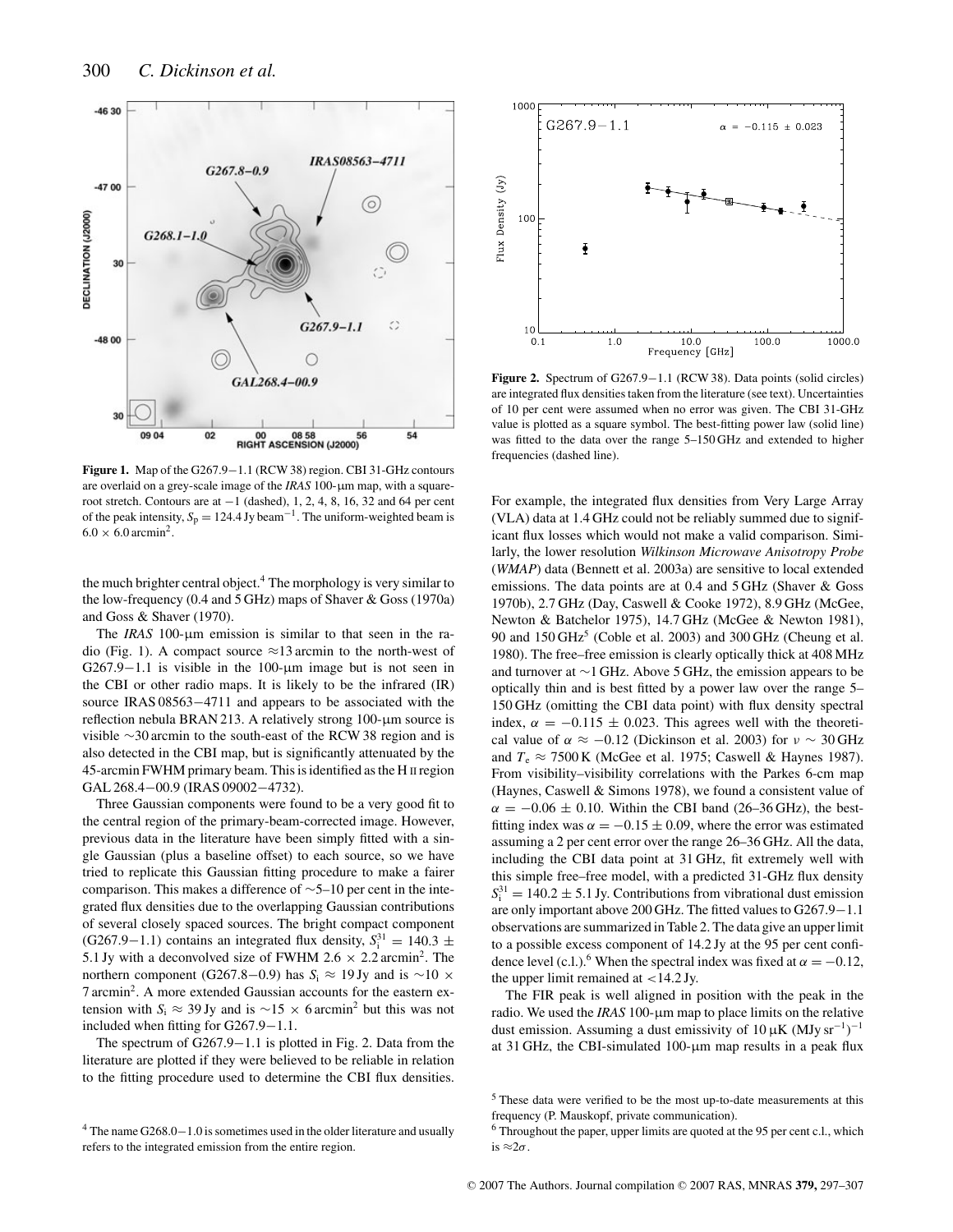

**Figure 3.** Map of the G284.3−0.3 (RCW 49) region. CBI 31-GHz contours are overlaid on a grey-scale image of the *IRAS* 100-μm map with a squareroot stretch. Contours are at −1 (dashed), 1, 2, 4, 8, 16, 32 and 64 per cent of the peak intensity,  $S_p = 79.6$  Jy beam<sup>-1</sup>. The uniform-weighted beam is  $6.78 \times 6.78$  arcmin<sup>2</sup>.

density of 13.8 Jy beam−<sup>1</sup> and an integrated flux density of 15.5 Jy. This corresponds to an upper limit on the dust emissivity of  $\langle 9.2 \mu K \rangle$  $(MJy sr^{-1})^{-1}$ ; see Table 2.

## **3.2 G284.3**−**0.3 (RCW 49)**

The bright H<sub>II</sub> region G284.3–0.3 (RCW 49, NGC 3247, MSH 10−54, Gum 29; RA(J2000) =10<sup>h</sup> 24<sup>m</sup> 15<sup>s</sup>, Dec.(J2000) =  $-57°46'58''$ ) has a peak flux density of 79.6 Jy beam<sup>-1</sup> in the 31-GHz CBI primary-beam-corrected map shown in Fig. 3. The synthesized beam has a FWHM of 6.78 arcmin. There are lowlevel extensions to the north and east that include the diffuse source G284.6−0.2. Wilson et al. (1970) note that the shoulder of emission to the east is probably not related to the brighter object. The CBI map agrees very well with the 5-GHz map (Goss & Shaver 1970) and the 100-μm map (Fig. 3). A single Gaussian fit to the brightest object (not including the north-east extension but allowing for a curved baseline) gave an integrated flux density of 146.5  $\pm$ 5.2 Jy with a deconvolved size of 7.8  $\times$  5.6 arcmin<sup>2</sup>. The eastern and northern extensions contain integrated flux densities of ≈25 and ≈30 Jy, respectively. However, they have negligible effect  $(\approx 1$  per cent) on the fitting of the much brighter and compact component, G284.3−0.3. Stellar emission from massive O-type stars, such as those found in Westerlund 2 cluster, is negligible. The strongest emission is likely to come from colliding winds in Wolf–Rayet systems that is typically at the mJy level (Benaglia et al. 2005; Rauw et al. 2007).

The spectrum of G284.3−0.3 is plotted in Fig. 4. Data points from the literature are as for G267.9−1.1 where data are available, with the addition of 5.0 GHz (Caswell & Haynes 1987). The 5-GHz value appears to be above the line of the other data points with  $S_i = 178.8$  Jy. We note that Caswell & Haynes (1987) find a flux density of 161 Jy at 5 GHz, but for a slightly smaller size of FWHM  $7 \times 5$  arcmin<sup>2</sup>, that is more consistent with the fitted spectrum. We also performed a re-analysis of the Parkes 6-cm data Haynes et al.



**Figure 4.** Spectrum of G284.3−0.3 (RCW 49). Data points (solid circles) are integrated flux densities taken from the literature (see text). Uncertainties of 10 per cent were assumed when no error was given. The CBI 31-GHz value is plotted as a square symbol. The best-fitting power law (solid line) was fitted to the data over the range 2.7–15 GHz and extended to higher frequencies (dashed line).

(1978) and find  $S_i = 175$  Jy. Still, it is possible that the 14.7 GHz is a little low due to a smaller beam and smaller fitted area of 5.0  $\times$ 5.2 arcmin2. A power-law fit over the range 2.7–15 GHz has a spectral index  $\alpha = -0.220 \pm 0.074$ , and the CBI point is well above this line; the predicted 31-GHz flux density is  $99.6 \pm 13.4$  Jy. As can be seen from the spectrum in Fig. 4, the CBI point appears to be significantly above the expected emission from optically thin free– free alone. For this model, the excess is  $46.9 \pm 14.4$  Jy. This is a detection of excess emission at the  $3.3\sigma$  level and could account for 32 per cent of the total emission at 31 GHz. The significance increases further when fixing the spectral index to the slightly flatter value of −0.12, which is more consistent with that expected from theory for  $T_e \approx 8500 \text{ K}$  (Azcarate 1992). For this model, the excess is 29.5  $\pm$  7.8 Jy (3.8 $\sigma$ ). Only when omitting the 14.7-GHz data point, the CBI point come in line with the model with a spectral index  $\alpha = +0.004 \pm 0.059$ .

Using only the 2.7- and 8.9-GHz data gave a spectral index of  $-0.11 \pm 0.13$ , consistent with the 408-MHz data point. In this case, there still remained a significant (2.5 $\sigma$ ) excess at 31 GHz of 29.1  $\pm$ 11.8 Jy. The spectral index within the CBI band is  $\alpha = -0.11 \pm$ 0.09. Cross-correlation of the simulated 5-GHz visibilities and CBI visibilities shows a very tight correlation of  $P = 0.94$  with a mean slope of 0.02387K K<sup>-1</sup>, which corresponds to  $\alpha = -0.05 \pm 0.10$ . We therefore consider this a tentative detection of anomalous emission. Clearly, more precise data in the range 5–15 GHz are required to determine the free–free spectrum more accurately and confirm this result.

The 100-μm image is well matched to the CBI image. A simulated observation, assuming a dust emissivity of 10  $\mu$ K (MJy sr<sup>-1</sup>)<sup>-1</sup> gave a flux density of  $34.5 \pm 1.0$  Jy; the error was estimated from trying different fitting boxes. The 31 GHz excess seen in G284.3−0.3, therefore, has a 100-µm emissivity of  $13.6 \pm 4.2 \,\mu\text{K}$  (MJy sr<sup>-1</sup>)<sup>-1</sup>. For a fixed spectral index,  $\alpha = -0.12$ , the emissivity becomes  $8.6 \pm 2.3 \,\mu K \,(MJy \, sr^{-1})^{-1}.$ 

## **3.3 G287.4**−**0.6 (Carina nebula) region**

The Carina nebula (RCW 53, NGC 3372, MSH 10−57, Gum 33, Keyhole nebula) consists of two main radio sources, Car-I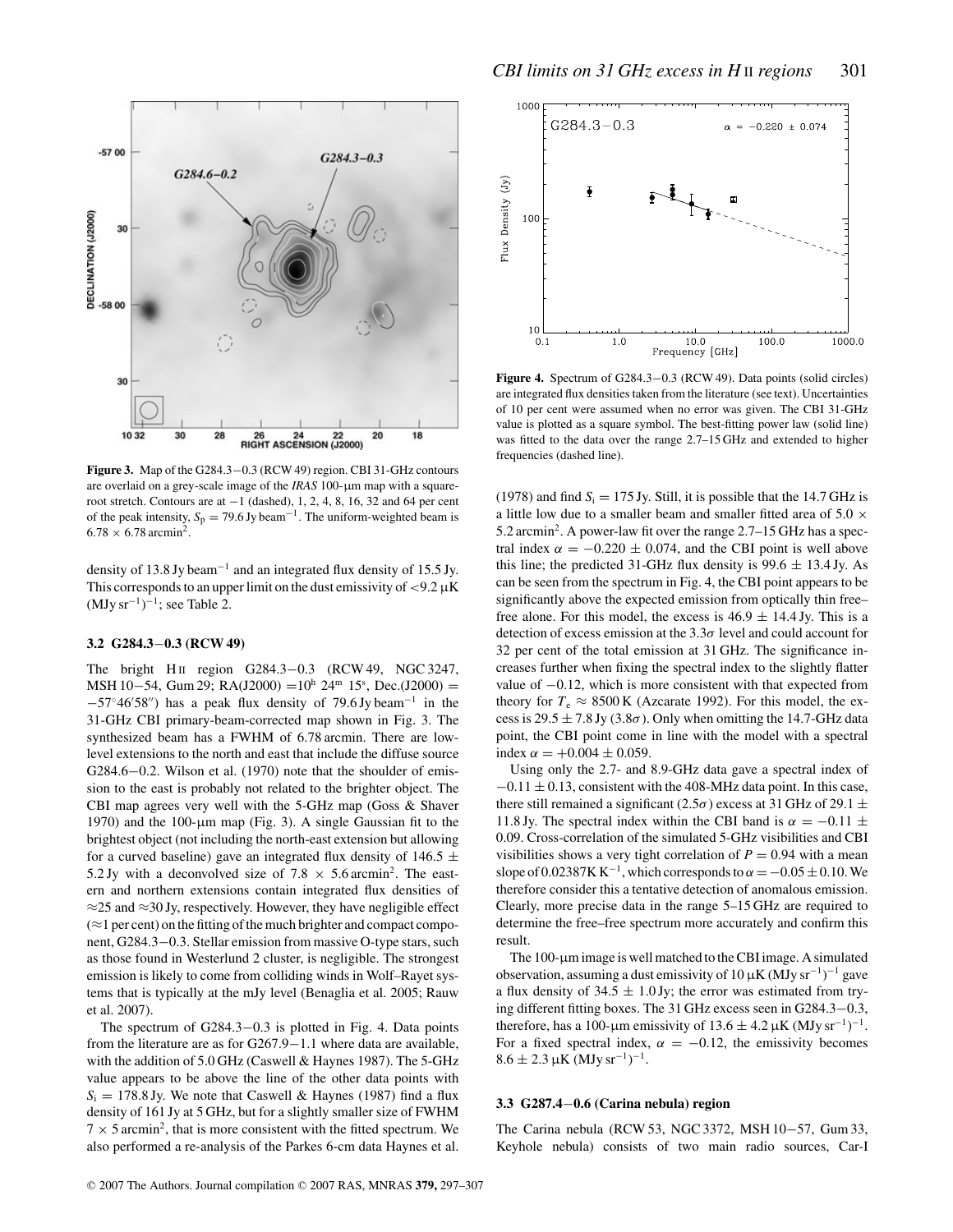

**Figure 5.** Map of the G287.9−1.1 (Carina nebula) region. CBI 31-GHz contours are overlaid on a grey-scale image of the *IRAS* 100-μm map with a square-root stretch. Contours are at −1 (dashed), 1, 2, 4, 8, 16, 32 and 64 per cent of the peak intensity,  $S_p = 45.8$  Jy beam<sup>-1</sup>. The uniform-weighted beam is  $6.9 \times 6.7$  arcmin<sup>2</sup>.

(north-west) (G287.4−0.6) and Car-II (south-east) (G287.6−0.6). These are excited by the young open clusters Tr 14 and Tr 16 (Tateyama, Kaufmann & Strauss 1991) and are at a common distance of  $2.2 \pm 0.2$  kpc. A number of weaker sources have been identified within the Carina nebula complex, which covers an area of  $4 \text{ deg}^2$ .

The CBI 31-GHz primary-beam-corrected map is shown in Fig. 5, with a synthesized beam 6.9  $\times$  6.7 arcmin<sup>2</sup> and peak flux density,  $S_p = 45.8$  Jy beam<sup>-1</sup>. There is much extended emission in this region, particularly the several 'lobes' that extend to the south, which are also seen at lower frequencies (Whiteoak 1994; Duncan et al. 1995) and are thought to be non-thermal (Tateyama et al. 1991). The non-thermal lobes (LE, LC and LW) of Tateyama et al. (1991) are clearly seen as extensions to the south of Car-I/Car-II in Fig. 5, including Car-III (southern lobe of Car-II). The source G287.69−0.33 can be identified ∼20 arcmin to the north of Car-II with a peak flux density of ≈2 Jy. At this resolution, the brighter central region can just be resolved into the two known components, Car-I and Car-II, which are clearly seen in the 100-μm map (Fig. 5).

Two Gaussians were fitted simultaneously to the central part of the primary-beam-corrected image with a baseline slope to account for the surrounding extended emission. We found that two Gaussians could be well fitted to the data with  $S_i^{31} = 83.9 \pm 7.6$  and 92.1  $\pm$ 8.1 Jy for Car-I and Car-II, respectively (Table 2). The larger errors reflect the fact that the components are slightly confused at this resolution. Their deconvolved sizes were measured to be  $8.8 \times 6.1$ and  $9.4 \times 6.9$  arcmin<sup>2</sup>, respectively.

The spectrum of Car-I is shown in Fig. 6. Data points from the literature are as for G267.9−1.1 where data are available with the addition of 1.4 GHz (Retallack 1983), 8.9 GHz (Huchtmeier & Day 1975) and 22 GHz (Tateyama et al. 1991). We re-analysed the Parkes 5-GHz map of Haynes et al. (1978) and found it to be consistent with the Goss & Shaver (1970) result. In Fig. 6, we include the 22-GHz flux density from Tateyama et al. (1991) by scaling their peak flux density with their reported source size, but do not include it in the fit



Figure 6. Spectrum of Car-I. Data points (solid circles) are integrated flux densities taken from the literature (see text). Uncertainties of 10 per cent were assumed when no error was given. The CBI 31-GHz value is plotted as a square symbol. The best-fitting power law (solid line) was fitted to the data over the range 0.4–9 GHz and extended to higher frequencies (dashed line).

due to possible errors in this extrapolation. It is interesting to see the 22-GHz data point is well above the free–free model. This could be real and is consistent with spinning dust models that predict a peak at this frequency (Draine & Lazarian 1998a,b). The spectrum lies close to the optically thin free–free value down to 408 MHz (Gardner et al. 1970). The best-fitting power law over the range 0.4–9 GHz has a spectral index  $\alpha = -0.145 \pm 0.038$ , consistent with that predicted by theory for  $T_e \approx 6600-7400$  K (Gardner et al. 1970; Caswell & Haynes 1987). The best-fitting spectral index within the CBI band is  $\alpha = -0.13 \pm 0.09$ . The model predicts a 31-GHz flux density  $S_i^{31} = 79.8 \pm 8.3$  Jy and the CBI 31-GHz data point fits well within this model with an upper limit for an excess of 24.8 Jy (95 per cent c.l.). For a fixed spectral index,  $\alpha = -0.12$ , the predicted 31-GHz flux was  $84.8 \pm 3.8$  Jy corresponding to an upper limit of  $< 16.0$  Jy.

The CBI-simulated 100-μm map, scaled with 10 μK  $(MJy\,\text{sr}^{-1})^{-1}$ , gives a flux density of 28.0  $\pm$  2.0 Jy for a point-like source. This translates to an upper limit on the excess dust emissivity of <6.1  $\mu$ K (MJy sr<sup>-1</sup>)<sup>-1</sup> at the 95 per cent c.l. For the fixed spectral index model, the emissivity is  $\lt 5.7 \mu K$  $(MJy sr<sup>-1</sup>)<sup>-1</sup>$ .

The spectrum of Car-II is shown in Fig. 7 with the same data plotted as for Car-I, except for omitting the 8.9-GHz value from Huchtmeier & Day (1975), which appears to be anomalously low. This is probably due to a mismatch in fitted source size and proximity of Car-I. The free–free emission remains optically thin down to 408 MHz (Gardner et al. 1970) with a spectral index  $\alpha = -0.101 \pm$ 0.048 fitted over the range 0.4–5 GHz, again close to the theoretical value. The predicted 31-GHz flux density is then  $77.5 \pm 11.1$  Jy. The CBI data point lies slightly above the prediction with an upper limit of < 38.1 Jy (95 per cent c.l.) for excess emission. Although, not a statistically strong detection, it is interesting to see that the 22-GHz value is also above the free–free model alongside the 31-GHz data point. For a fixed spectral index,  $\alpha = -0.12$ , the predicted flux density is 73.4  $\pm$  3.7 Jy, allowing an excess of 18.7  $\pm$ 8.9 Jy, i.e. a  $2.1\sigma$  detection.

The CBI-simulated 100-μm map, scaled with 10 μK  $(MJy\,sr^{-1})^{-1}$ , gives a flux density of 24.0  $\pm$  1.6 Jy for a point-like source. This translates to an upper limit on the excess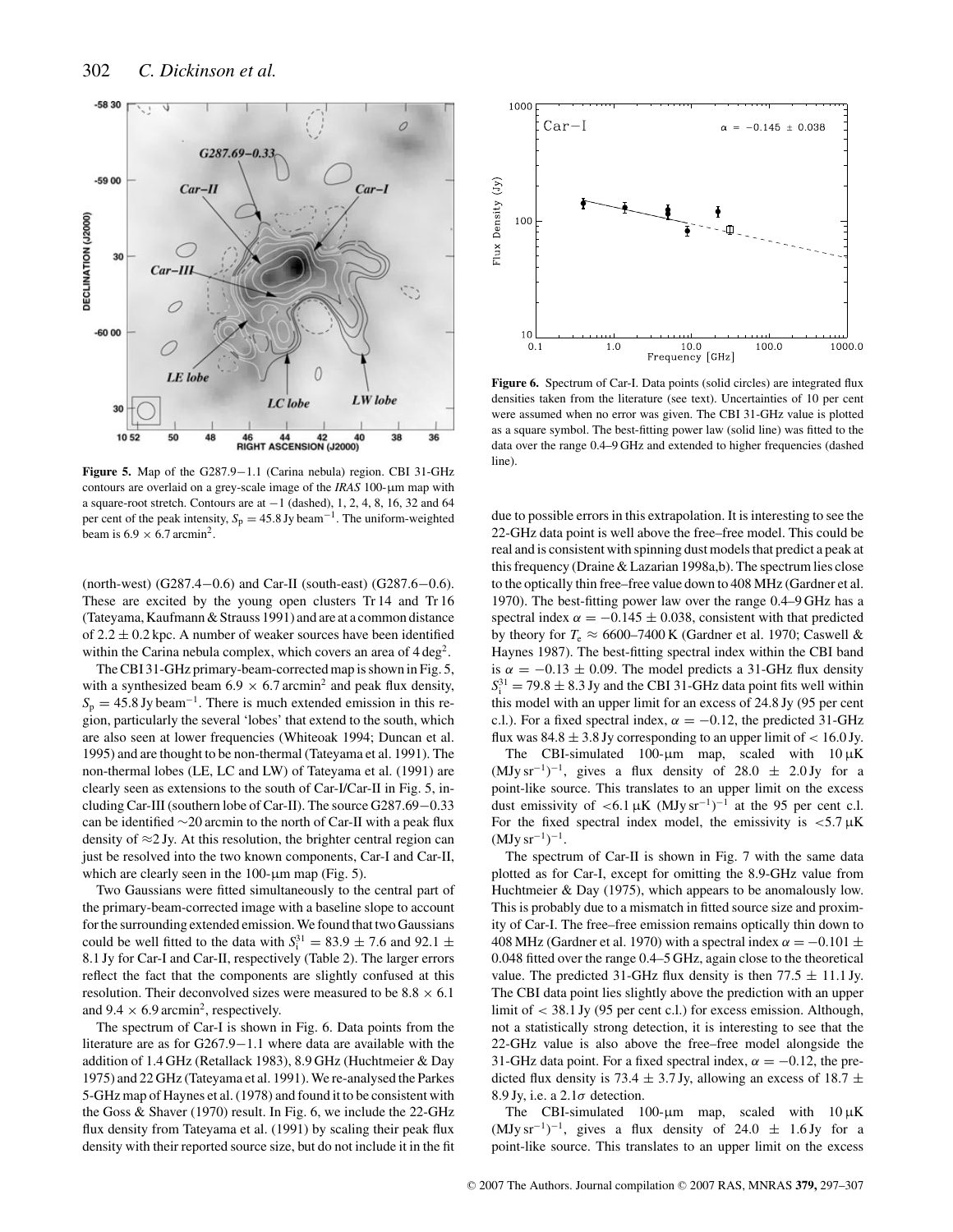

Figure 7. Spectrum of Car-II. Data points (solid circles) are integrated flux densities taken from the literature (see text). Uncertainties of 10 per cent were assumed when no error was given. The CBI 31-GHz value is plotted as a square symbol. The best-fitting power law (solid line) was fitted to the data over the range 0.4–5 GHz and extended to higher frequencies (dashed line).

dust emissivity of  $\lt 15.9 \mu K$  (MJy sr<sup>-1</sup>)<sup>-1</sup>. For the fixed spectral index model, the emissivity is at 7.8  $\pm$  3.7 µK (MJy sr<sup>-1</sup>)<sup>-1</sup>, as summarized in Table 2.

# **3.4 G291.6**−**0.5/G291.3**−**0.7 (RCW 57) region**

The RCW 57 region is dominated by two bright H<sub>II</sub> regions, G291.6−0.5 (NGC 3603) and G291.3−0.7 (NGC 3576), which are two of the highest luminosity optically visible H II regions in the Galaxy (Goss & Radhakrishnan 1969). The 31-GHz CBI map, with a synthesized beam FWHM of 6.7 arcmin, is shown in Fig. 8. The two H II regions dominate the map, G291.6−0.5 is the larger east-



**Figure 8.** Map of the G291.6−0.5 (NGC 3603) and G291.7−0.3 (NGC 3576) regions. CBI 31-GHz contours are overlaid on a grey-scale image of the *IRAS* 100-μm map, with a square-root stretch. Contours are at  $-1$  (dashed), 1, 2, 4, 8, 16, 32 and 64 per cent of the peak intensity,  $S_p =$ 88.0 Jy beam<sup>-1</sup>. The uniform-weighted beam is  $6.7 \times 6.7$  arcmin<sup>2</sup>.



**Figure 9.** Spectrum of G291.6−0.5. Data points (solid circles) are integrated flux densities taken from the literature (see text). Uncertainties of 10 per cent were assumed when no error was given. The CBI 31-GHz value is plotted as a square symbol. The best-fitting power law (solid line) was fitted to the data over the range 5–15 GHz, fixing the spectral index  $\alpha = -0.12$  (see text) and extended to higher frequencies (dashed line).

ern component at the centre of the image  $RA(J2000) = 11<sup>h</sup>15<sup>m</sup>00<sup>s</sup>$ , Dec.(J2000) =  $-61^{\circ}16'00''$ , and G291.3–0.7 is the more compact component located  $\approx$ 25 arcmin to the west. The CBI 31-GHz map shows NGC 3603 as the brighter and slightly extended source with peak flux density  $S_p = 88.0$  Jy beam<sup>-1</sup> and NGC 3576 has  $S_p =$ 79.8 Jy beam−<sup>1</sup> after correcting for the primary beam. The 31-GHz map agrees very well with the low-frequency GHz maps (Goss & Shaver 1970; Shaver & Goss 1970a) and the 100-μm map (Fig. 8). Some low-level extended emission is also detected in the vicinity of the dominant H II regions. A compact source to the south-east of NGC 3603 is detected and is identified as G291.9−0.7 with an integrated flux density of  $\approx$ 2 Jy.

Single Gaussians were fitted to the two bright sources in the CBI primary-beam-corrected map. For G291.6−0.5, we find an integrated flux density  $S_i = 158.7 \pm 5.8$  Jy with a deconvolved size 7.1  $\times$  7.1 arcmin<sup>2</sup>. The spectrum is plotted in Fig. 9. Data points from the literature are as for G267.9−1.1 where data are available, with the addition of 150- and 240-GHz data (Sabattini et al. 2005). The spectrum remains relatively flat up to a frequency of several GHz possibly indicating optically thick components. Nevertheless, we fitted a power law to data in the range 2.7–15 GHz and obtained  $\alpha = -0.071 \pm 0.078$ . This model gave a predicted 31-GHz flux of  $143.2 \pm 19.0$  or an upper limit to an excess component of  $<$  50.3 Jy (95 per cent c.l.). For a fixed spectral index,  $\alpha = -0.12$ , the prediction becomes  $132.5 \pm 6.6$  Jy, or an excess of  $26.2 \pm 8.8$  Jy, i.e. a  $3\sigma$  detection. The spectral index within the CBI band was found to be  $\alpha = -0.12 \pm 0.09$ , consistent with a typical electron temperature of  $T_e \approx 7000-8000$  K (Wilson et al. 1970; McGee, Newton & Batchelor 1975; McGee & Newton 1981; de Pree, Nysewander & Goss 1999). The two data points at 150 and 240 GHz (Sabattini et al. 2005) provide a useful limit to the contribution of vibrational (thermal) dust emission, where they find a dust temperature  $T_d = 25.6$  K. Unless there exists a very cold dust component, the contribution from vibrational dust at 31 GHz is relatively small. Extrapolating from the Sabattini et al. values, assuming an emissivity index  $\beta = +2.0$ , gives a flux density of 8.9 Jy or 6 per cent of the total; this may explain the small excess observed and slightly flatter spectral index. Indeed, making a correction for the vibrational dust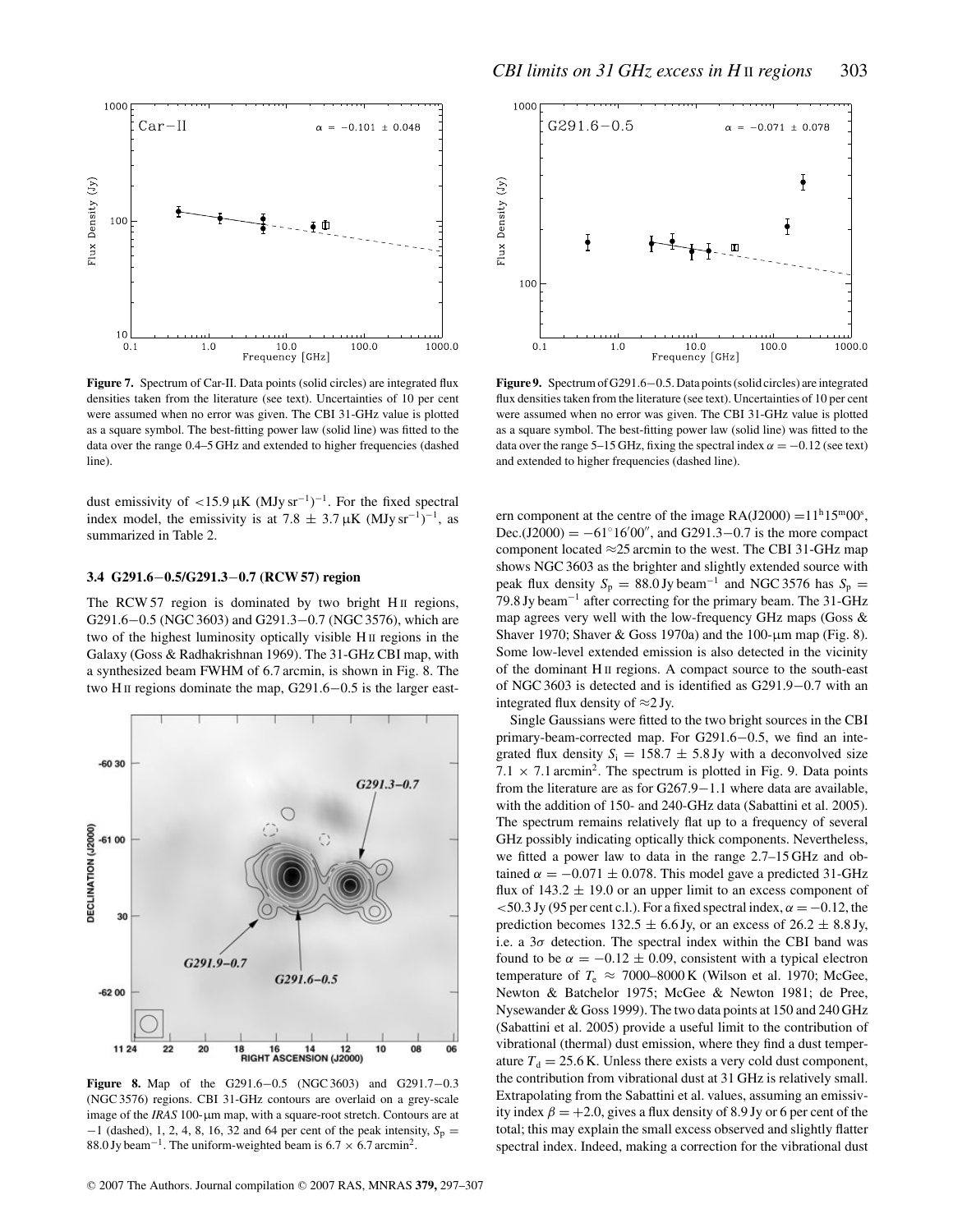

**Figure 10.** Spectrum of G291.3−0.7. Data points (solid circles) are integrated flux densities taken from the literature (see text). Uncertainties of 10 per cent were assumed when no error was given. The CBI 31-GHz value is plotted as a square symbol. The best-fitting power law (solid line) was fitted to the data over the range 15–150 GHz including the CBI data point (see text) and extended to higher frequencies (dashed line).

component, reduces the significance of the detection (for a fixed spectral index) to  $1.2\sigma$ .

The CBI-simulated 100  $\mu$ m, scaled with 10  $\mu$ K (MJy sr<sup>-1</sup>)<sup>-1</sup>, gives a peak brightness of 12.1 Jy beam−<sup>1</sup> and an integrated flux density  $S_i^{31} = 32.1 \pm 3.0 \text{ Jy}$ . The 95 per cent c.l. upper limit on the excess dust emissivity is then 15.7  $\mu$ K (MJy sr<sup>-1</sup>)<sup>-1</sup>. For the fixed spectral index model, with no correction for a vibrational dust contribution, the emissivity is  $12.3 \pm 4.3 \,\mu\text{K}$  (MJy sr<sup>-1</sup>)<sup>-1</sup>, as summarized in Table 2.

For G291.3–0.7, we find  $S_i = 88.8 \pm 3.3$  Jy with a deconvolved size 2.6  $\times$  2.6 arcmin<sup>2</sup>. The spectrum is plotted in Fig. 10 with data taken from the literature. The turnover is much more gradual indicating optically thick components and only becomes truly optically thin above  $\sim$ 10 GHz. With so few data points to fit, we included the 14.7-, 150- and CBI 31-GHz data point itself in the fit. The best-fitting spectral index in the range 15–150 GHz is  $\alpha =$  $-0.161 \pm 0.006$  and is an excellent fit to the data. The upper limit is 6.7 Jy (95 per cent c.l.) for an additional component. From the data at 240 and 300 GHz, there appears to be a small contribution from vibrational dust at 150 GHz, which was found to be typically warmer ( $T_d = 31.3 \text{ K}$ ) than for G291.6−0.5 (Sabattini et al. 2005). This is somewhat discrepant with the values found by Kuiper et al. (1987) who find warmer dust temperatures,  $T_d \approx 50$  K, based on the 60/100 μm ratios. Extrapolating from the Sabattini et al. values, for  $\beta = +2.0$ , gives 1.6 Jy at 31 GHz ( $\approx$ 2 per cent). This would steepen the spectral index further and therefore leave the possibility for a small excess at 31 GHz. However, we tried several different fits with varying assumptions (e.g. including lower frequency data), which did not allow a significant additional component at 31 GHz.

The CBI-simulated 100  $\mu$ m, scaled with 10  $\mu$ K (MJy sr<sup>-1</sup>)<sup>-1</sup>, has a peak brightness of 5.5 Jy beam−<sup>1</sup> and in integrated flux density  $S_i^{31} = 9.8 \pm 0.9$  Jy. The upper limit on the excess dust emissivity is then <6.7  $\mu$ K (MJy sr<sup>-1</sup>)<sup>-1</sup> when the fit was done including the CBI data point. This will underestimate any possible excess emission since including the CBI point reduces the allowable range. However, it is such a good fit to the model, the fit is unlikely to change by much. For a fixed spectral index,  $\alpha = -0.12$ , the up-

**Table 3.** 31 GHz polarized intensity measurements. Statistically significant polarization fractions were detected in all the sources at similar level, but are likely to be contaminated by leakage terms and hence are considered upper limits (see text).

| Source         | $S_{\rm D}^{31}$<br>$(mJy beam^{-1})$ | rms noise<br>$(mJy beam^{-1})$ | Polarization<br>fraction (per cent) |
|----------------|---------------------------------------|--------------------------------|-------------------------------------|
| $G267.9 - 1.1$ | 348                                   | 75                             | $0.28 \pm 0.06$                     |
| $G284.3 - 0.3$ | 190                                   | 25                             | $0.24 \pm 0.03$                     |
| $Car-I$        | 119                                   | 23                             | $0.32 \pm 0.06$                     |
| $Car-II$       | 123                                   | 23                             | $0.33 \pm 0.06$                     |
| $G291.6 - 0.5$ | 204                                   | 35                             | $0.25 \pm 0.04$                     |
| $G291.3 - 0.7$ | 480                                   | 35                             | $0.61 \pm 0.04$                     |

per limit becomes 15.8 Jy (95 per cent c.l.), or a dust emissivity  $16.1 \mu K$  (MJy sr<sup>-1</sup>)<sup>-1</sup>. As with G291.6–0.5, the data points at 150 and 240 GHz (Sabattini et al. 2005) suggest there may be a contribution from vibrational dust emission at 31 GHz of a few Jy, or a few per cent of the total 31-GHz flux density and a much larger fraction at 150 GHz. Without more data points, and detailed modelling of the dust spectrum, it is difficult to calculate a more precise limit for this source. However, our upper limits can be considered as being conservative since these corrections are likely to steepen the free–free model allowing more room for excess emission. Nevertheless, it is clear from Fig. 10 that the CBI 31-GHz data point fits in well with the other data points following a smooth curve, leaving little or no room for possible excess emission.

## **3.5 Polarization limits**

Stokes *Q* and *U*maps were made for each region and imaged/cleaned using the same procedure as for the total-intensity maps. Polarized intensity maps,  $P = (\sqrt{Q^2 + U^2} - C)$ , were made using the AIPS task COMB, where *C* is the correction for the Ricean noise bias, using estimates of the noise from areas of the map away from the primary beam. For all four regions, small polarized signals were detected. For both G267.9−1.1 and G284.3−0.3, a ring-like structure was observed with a peak frequency centred close to the map centre. In the Carina nebula map, we observed two point-like peaks centred on Car-I and Car-II. For G291.6−0.5 a similar faint ring-like feature is seen. The largest polarized signal, at 480 mJy beam−<sup>1</sup> or 0.61 per cent polarization fraction, was observed in G291.3−0.7; a highly significant (>10σ) detection is observed in both *Q* and *U* maps. The peak polarized flux densities for all the H II regions are given in Table 3 along with the polarized fraction calculated from the ratio of peak flux densities.

Given the brightness in total intensity, the observed polarized signals are unlikely to be real since no corrections were made for instrumental leakage terms, which are expected to be at the ∼1 per cent level. The observed polarization is therefore consistent with polarization generated by the instrument itself, which is discussed further in Section 4.4.

## **4 DISCUSSION**

#### **4.1 Free–free emission**

All the H<sub>II</sub> regions discussed in this paper are dominated by thermal free–free emission, which becomes optically thin at frequencies  $\gtrsim$  1 GHz. These bright sources usually consist of many compact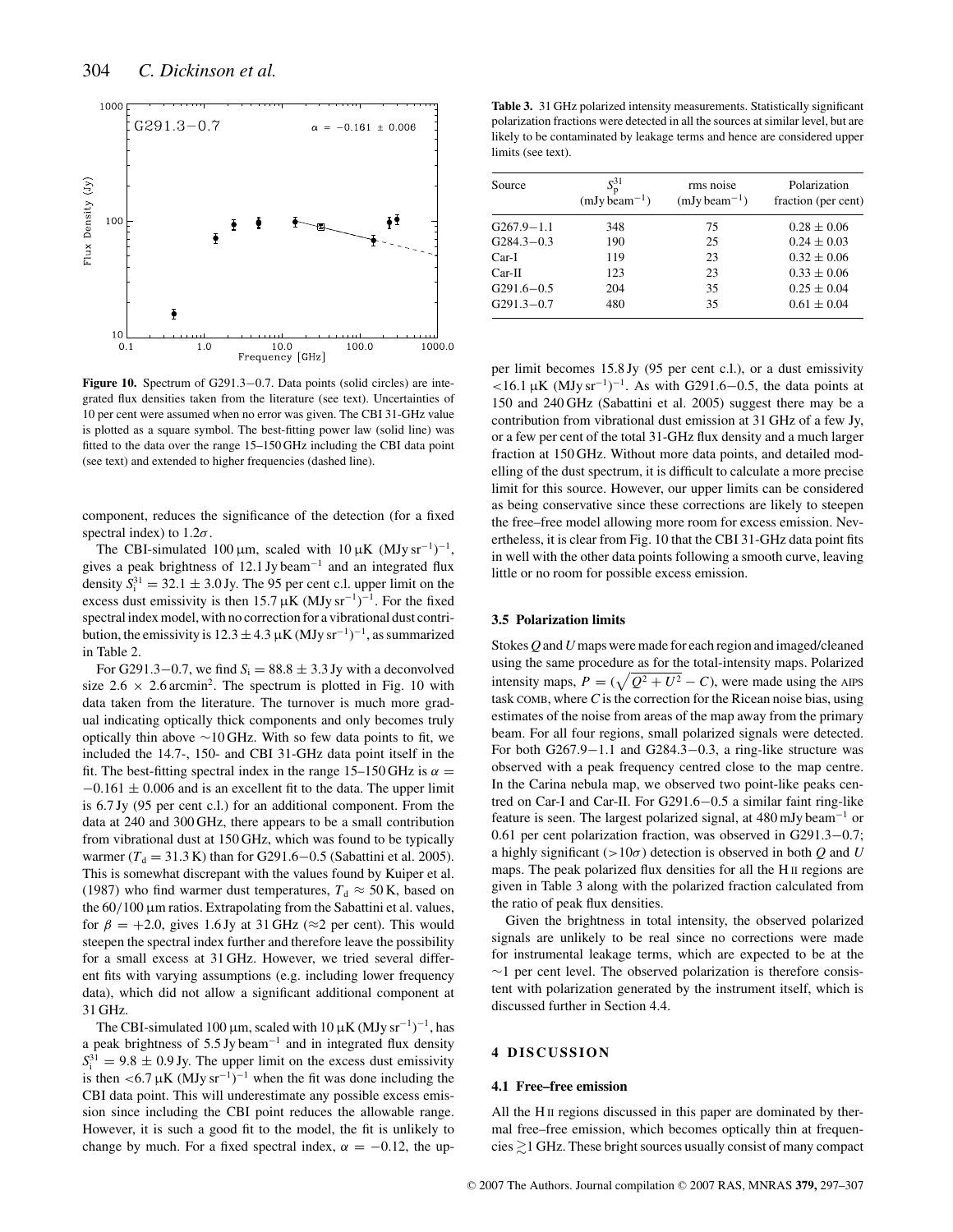**Table 4.** Physical and observed properties. Dust temperatures are taken from Kuiper et al. (1987). The average dust temperature at high Galactic latitudes is 18.2 K (Schlegel et al. 1998). Electron temperatures were average values taken from the literature (see text for details).

| Source         | Radio size<br>@31 GHz (arcmin) | FIR size<br>$@100 \mu m (arcmin)$ | $T_{\rm d}$<br>(K) | $\alpha$<br>$(S \propto v^{\alpha})$ | $T_{\rm e}$<br>(K) |
|----------------|--------------------------------|-----------------------------------|--------------------|--------------------------------------|--------------------|
| G267.9-1.1     | $2.6 \times 2.2$               | $4.9 \times 4.2$                  | 45                 | $-0.115 \pm 0.023$                   | 7500               |
| $G284.3 - 0.3$ | $7.8 \times 5.6$               | $7.9 \times 4.9$                  | 50                 | $-0.220 \pm 0.074$                   | 8500               |
| Car-I          | $8.8 \times 6.1$               | $6.0 \times 5.2$                  | 48                 | $-0.145 \pm 0.038$                   | 7000               |
| $Car-II$       | $9.4 \times 6.9$               | $9.7 \times 5.7$                  | 70                 | $-0.101 \pm 0.048$                   | 6600               |
| $G291.6 - 0.5$ | $7.1 \times 7.1$               | $11.6 \times 7.1$                 | 55                 | $-0.071 \pm 0.078$                   | 7500               |
| $G291.3 - 0.7$ | $2.6 \times 2.6$               | $4.9 \times 4.7$                  | 45                 | $-0.161 \pm 0.006$                   | 7500               |

objects that are unresolved by the CBI beam, many of which contain substantial dust which emits primarily in the FIR band (∼100 μm) within a similar volume (Table 4). At higher frequencies, the blackbody tail from the vibrating dust mechanism typically dominates and can extend down to frequencies ∼100 GHz. These two emission mechanisms largely explain the general shape of the spectrum over a wide range of frequencies from the radio to the mid-IR. Indeed, we have found that the 31-GHz flux observed with the CBI is broadly consistent with free–free emission when combined with multifrequency data taken from the literature.

The original purpose of this study was to search for evidence of spinning dust, which would show up as an additional excess component at 31 GHz, which is close to the peak of current models of spinning dust (Draine & Lazarian 1998a,b). There are inconsistencies with some of the data in the literature, where calibration errors are typically 10 per cent on quoted flux densities. In addition to this, there can be difficulties when comparing data taken at different resolutions and where different fitting techniques have been employed. Fortunately, the spectrum of free–free emission is well understood. When the radiation becomes optically thin, it has a welldefined spectral index that varies slowly with frequency and electron temperature. In fact, many authors simply fix the spectral index to the canonical radio spectral index,  $\alpha = -0.1$ . At higher frequencies (∼30 GHz), it steepens slightly to α =−0.14 for *T*<sup>e</sup> = 7000–8000 K (Dickinson et al. 2003).

We have found that the best-fitting spectral index (Table 4), not including CBI data, for all H<sub>II</sub> regions was essentially consistent with this range of values. The electron temperatures for all the H II regions are within the range ∼7000–8000 K (Table 4). Furthermore, the CBI 31-GHz data point was found to be close to the predicted flux density from a simple power-law fit to data from the literature. This confirms the dominance of free–free emission in bright H II regions. Fits were also made with a fixed spectral index,  $\alpha = -0.12$ , which is the mean spectral index expected for free–free emission for the range 1–30 GHz for  $T_e = 8000$  K (Dickinson et al. 2003). Although, this artificially reduces the error in the model, it can help limit the impact of low or high data points that can artificially bias the spectral index, particularly when only a few data points are being fitted. For most sources, we found that the results remained stable either way.

## **4.2 Anomalous dust emission**

We have found that at least one of the sources, G284.3−0.3 (RCW 49), shows evidence for a significant excess component, suggestive of spinning dust. Furthermore, it is compelling that all six sources are found to have a slightly higher flux density at 31 GHz than the predicted value given by a power-law model for the free–free emission. The average 100 μm dust emissivity for all the six sources is 3.3  $\pm$  1.7  $\mu$ K (MJy sr<sup>-1</sup>)<sup>-1</sup>, which corresponds to a 95 per cent upper limit of 6.1  $\mu$ K (MJy sr<sup>-1</sup>)<sup>-1</sup>. We have discussed some possible systematics that may lead to this apparent excess, but given the conservative error bars assigned to the data, and the relative accuracy of the CBI data, this result is unlikely to be due to a systematic error. Moreover, no flux loss correction was made to the CBI data points, since it was shown to be a small correction for sources comparable to the beam size (see Section 2.4).

The most significant  $(3.3\sigma)$  result was for G284.3–0.3 (RCW 49). We consider this to be a tentative detection. As remarked upon in Section 3.2, there is some level of inconsistency in the lower frequency data in the range 5–14 GHz. In particular, the 5-GHz data point seems high relative to the other frequencies, yet we obtained a consistent value when we independently analysed the Parkes 6-cm map. Moreover, the 14-GHz point appears to be on the low side, while the 9-GHz value has a larger error than its neighbours. For example, taking just the 5-GHz data and the 31-GHz data alone, the spectral index is significantly flatter and is more consistent with free–free alone. Clearly more precise data in the range 5–20 GHz data are required to clarify the situation.

If spinning dust emission is found to be a significant fraction of the 31-GHz flux emission, it would be expected to originate from very small grains that can spin fast enough to produce observable emission. The smallest grains, polycyclic aromatic hydrocarbons (PAHs) are one possibility. PAHs are most readily identified as broad lines in the mid-IR spectrum that have been seen in many H II regions and PNe. The observed survival of small dust grains in hostile environments is difficult to reconcile with models (Spitzer 1978), yet strong mid-IR PAH signals are observed in active star-forming regions including RCW 49 (Churchwell et al. 2004). The spinning dust mechanism appears therefore to be still viable in such environments. It is rather surprising that the spectral index at ∼30 GHz is so similar to the canonical free–free value ( $\alpha \approx -0.1$ ). However, the spinning dust spectrum is expected to turnover in the range ∼20–40 GHz and hence it may appear to be locally flat in this range.

## **4.3 Anomalous dust emissivity**

The radio emission from dust in H II regions is found to be a factor of 3 to 4 less than in the cooler diffuse dust at intermediate latitudes. The limits on excess emission at 31 GHz have been converted to a dust emissivity, relative to the *IRIS* reprocessed version of the *IRAS* 100-μm map (Miville-Deschênes & Lagache 2005), which has units MJy sr<sup>-1</sup>, thus our emissivities have units  $\mu$ K (MJy sr<sup>-1</sup>)<sup>-1</sup>. We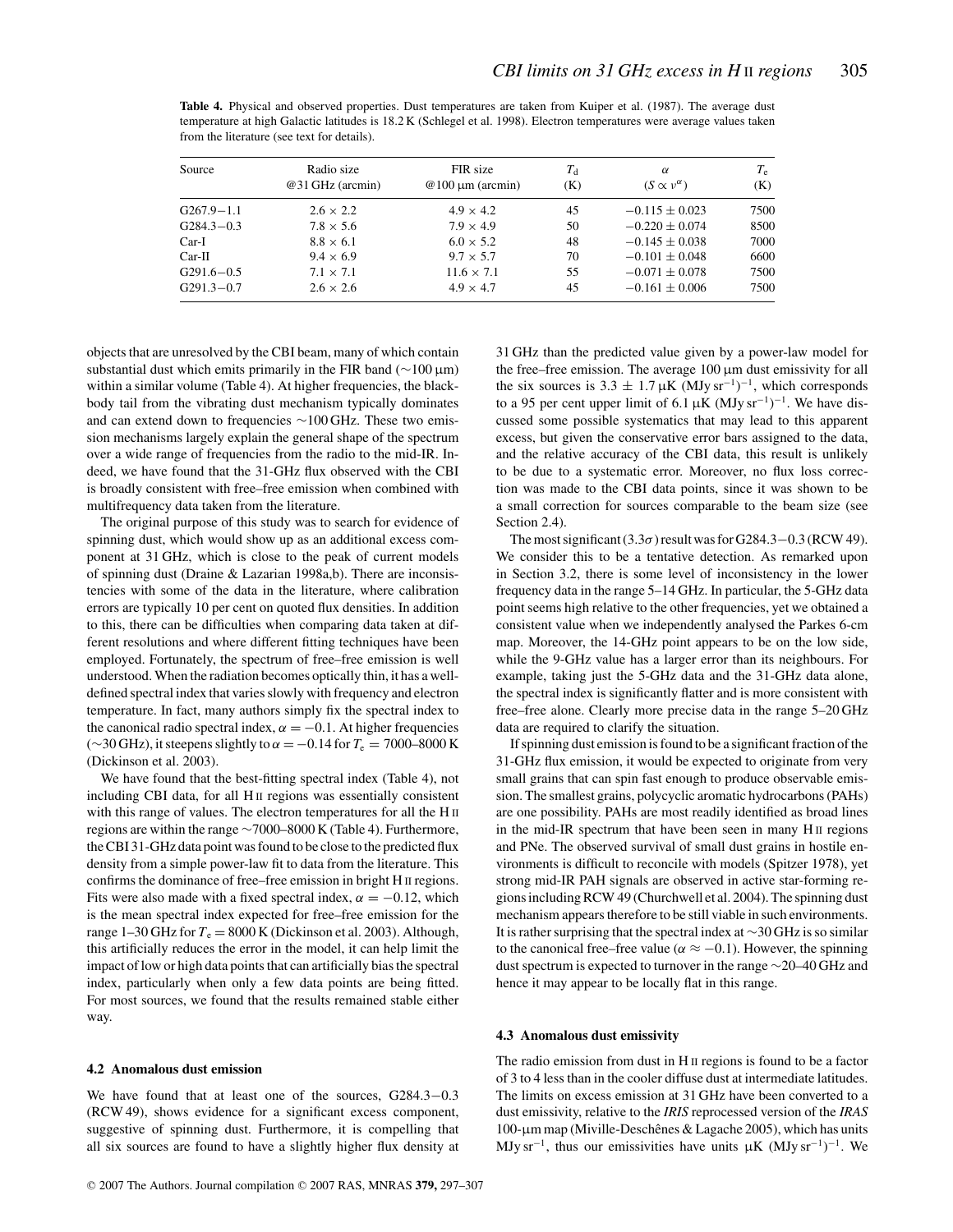**Table 5.** Comparison of 100-μm dust emissivities for H II regions and cooler dust clouds from data at or near 30 GHz. Data are the mean of the six H II regions studied in this paper, LPH 96 (Dickinson et al. 2006), average of 15 high latitude regions from *WMAP* and the all-sky *WMAP* value outside the Kp2 mask (Davies et al. 2006), LDN 1622 (Casassus et al. 2006) and G159.6−18.5 in the Perseus molecular cloud (Watson et al. 2005). Emissivities, in units  $\mu$ K (MJy sr<sup>-1</sup>)<sup>-1</sup>, have been normalized to 31 GHz.

| Source                  | Dust emissivity<br>$\mu$ K (MJy sr <sup>-1</sup> ) <sup>-1</sup> | Reference               |  |
|-------------------------|------------------------------------------------------------------|-------------------------|--|
| H <sub>II</sub> regions |                                                                  |                         |  |
| Six H II regions (mean) | $3.3 \pm 1.7$                                                    | This paper              |  |
| LPH <sub>96</sub>       | $5.8 \pm 2.3$                                                    | Dickinson et al. (2006) |  |
| Cool dust clouds        |                                                                  |                         |  |
| 15 regions WMAP         | $11.2 \pm 1.5$                                                   | Davies et al. (2006)    |  |
| All-sky WMAP            | $10.9 \pm 1.1$                                                   | Davies et al. (2006)    |  |
| LDN 1622                | $24.1 \pm 0.7$                                                   | Casassus et al. (2006)  |  |
| G159.618.5              | $17.8 \pm 0.3$                                                   | Watson et al. $(2005)$  |  |

did this for simplicity and because it is model independent.<sup>7</sup> From CMB data at frequencies ∼31 GHz, and at high Galactic latitudes, the dust emissivity has a typical value of  $\sim$ 10 µK (MJy sr<sup>-1</sup>)<sup>-1</sup>, with variations of about a factor of ∼2 (Davies et al. 2006). We can immediately see that our tentative detection in G284.3−0.3 is consistent with the dust emissivity found at high latitude. On the other hand, the upper limits listed in Table 2 indicate that the dust emissivity is considerably lower than that found at high latitudes; the average emissivity for all six H II regions (when the spectral index was fitted for) is  $3.3 \pm 1.7 \,\mu\text{K}$  (MJy sr<sup>-1</sup>)<sup>-1</sup>. In other words, if the spinning dust were to emit at the same levels as seen at in more quiescent high latitude regions of sky (at least relative to the 100-μm intensity map), we would have detected a larger excess in most of the sources studied here.

In Table 5, we have listed the 31 GHz normalized dust emissivities for H II regions and the cooler dust clouds from the literature. This emphasizes that the dust emissivity appears to be less in the H II regions than in the diffuse interstellar medium by a factor of  $\sim$ 3–4, but where the average dust temperature is 18.2 K (Schlegel et al. 1998). It is also clear that the  $T^{1.6}$  scaling of emissivity at high latitudes, found by Davies et al. (2006), does not hold in these regions; the warmer dust does not emit at higher levels relative to 100-μm data. This is presumably due to the different conditions in the interstellar medium, where in H II regions there is a considerably larger flux of ultraviolet (UV) photons from O–B stars that formed the ionized regions, which in turn disassociates the smaller grains required for current models of spinning dust emission.

H II regions exhibit a wide range of environmental conditions (UV radiation field, X-rays,  $\gamma$ -rays and electron temperatures) which affect the distribution of grain sizes and properties. The emissivity of spinning dust could then vary considerably from cloud to cloud (Davies et al. 2006). This could explain the apparent lack of anomalous emission from some regions but not others. It is also possible that some other mechanism is responsible for the bulk of the anomalous signal, including magnetodipole emission (Draine & Lazarian 1999), which strongly depends on the abundance of ferromagnetic material.

## **4.4 Polarization limits**

The CBI polarization maps all showed some polarized emission for these sources, but at a very low level of 0.3 per cent, except for G291.3−0.7, which was at 0.6 per cent. This may be due to the fact that G291.3−0.7 is located away from the map centre by almost half a primary beam width. This could contribute extra leakage and/or errors due to the primary beam correction. We therefore take these values to be upper limits to the polarization on these angular scales. This is consistent with little or no polarization, as expected for pure free–free emission.

Free–free emission is intrinsically unpolarized, but can be polarized at the edges of H<sub>II</sub> regions by Thomson scattering. The radiation is then tangentially polarized to the edges of the cloud, at a level that depends on the viewing angle relative to the incident radiation (Rybicki & Lightman 1979). At these angular resolutions, we did not expect to see this effect since the sources are barely resolved in the CBI beam thus any secondary scattering will be averaged out by the beam. Spinning dust emission is expected to be weakly polarized at the few per cent level (Lazarian & Finkbeiner 2003). However, we did expect some level of instrumental leakage, which converts Stokes *I* to Stokes *Q* and *U*, at the level of ∼0.5 per cent based on earlier observations of W44 (Cartwright et al. 2005). We have not attempted to correct for leakage terms and hence it is not surprising to see such levels of polarization. This naturally explains the remarkably similar polarization fractions observed in the different H II regions. We therefore consider the quoted polarization fractions (Table 3) to be upper limits. The level of the leakage shown here is encouraging since the recent CBI polarization results (Readhead et al. 2004b; Sievers et al. 2007) had no corrections made for instrumental leakage. Given the signal-tonoise ratio of the CMB polarization detections, this level of leakage can be safely ignored, and we can be sure that the contamination is certainly below the 1 per cent level.

For the most significant detection of excess emission in G284.3−0.3, the polarization limit translates to an upper limit on the spinning dust polarization. If indeed 30 per cent of the 31 GHz emission in G284.3−0.3 is anomalous (e.g. from spinning dust), then the effective upper limit to the polarization fraction of this component is ∼1 per cent. This is lower than that observed in the Perseus cloud, G159.6−18.5, which was observed to have a polarization fraction of  $3.4^{+1.5}_{-1.9}$  per cent (Battistelli et al. 2006). Such low levels of polarization are consistent with electrodipole emission from spinning grains. The slight discrepancy in polarization level may be attributed to varying levels of ferromagnetic material, which through magnetodipole emission can be much more highly polarized (Draine & Lazarian 1999).

## **5 CONCLUSIONS**

Observations of six bright H II regions suggest a small amount of excess emission at 31 GHz, based on fitting a free–free model from data in the literature. The dominant source of emission comes from optically thin free–free emission with a spectral index  $\alpha \approx -0.12$ . However, we find that all the sources were slightly brighter at 31 GHz relative to the simple free–free model. The average  $100 \,\mu m$ dust emissivity for the six H<sub>II</sub> regions was found to be 3.3  $\pm$ 1.7 μK (MJy sr<sup>-1</sup>)<sup>-1</sup>, or a 95 per cent confidence limit of <6.1 μK (MJy sr<sup>-1</sup>)<sup>-1</sup>. This is lower by a factor of ∼3–4 compared to cooler

 $7$  Some authors have calculated dust emissivities relative other standards, including the Diffuse Infrared Background Experiment (DIRBE) 140-μm map, the Finkbeiner, Davis & Schlegel (1999) model 8 map normalized at 94 GHz or the hydrogen column density,  $n_{\text{H}}$ , estimated from the 100- $\mu$ m map of Schlegel, Finkbeiner & Davis (1998); see Finkbeiner (2004) for a useful discussion of units.